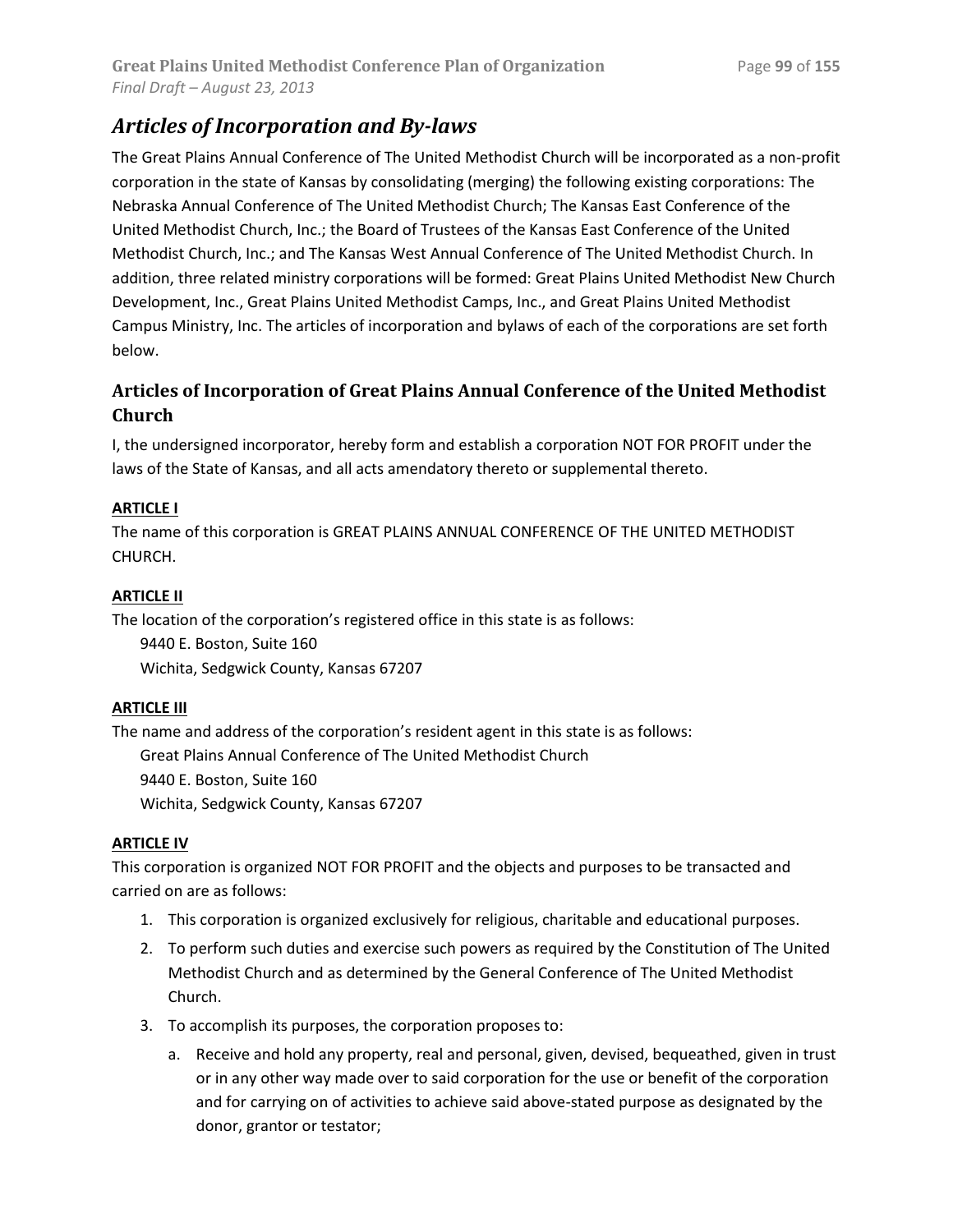- b. Invest or disburse all assets so received, and generally to care for, manage, administer and control all such property so received;
- c. Carry out the wishes and to see that the funds and property so received are applied to the uses specified by the donors; or, in case the gift, devise or bequest to this corporation is not designated, then to such uses as will benefit the corporation's non-profit stated purpose.
- d. Engage in any lawful act or activity for which the corporation may be organized under the Kansas General Corporation Code which is within the exempt purposes of the corporation except for express limitations, if any, contained in these Articles and by reference to the limitations of applicable Federal laws and regulations.
- e. To acquire, purchase, hold, lease, mortgage and pledge such real or personal property wherever located as shall be necessary and convenient to the transaction of the corporation's business and realization of its purposes.
- 4. To further such objects and purposes, the corporation shall have and may exercise all the powers conferred by the laws of the State of Kansas upon corporations formed under the laws pursuant to and under which this corporation is formed, as such laws are now in effect or may at any time hereafter be amended; PROVIDED, HOWEVER, however, that in all events under all circumstances, and notwithstanding merger, consolidation, reorganization, termination, dissolution, or winding up of this corporation, voluntary or involuntary or by operation of law, the following provisions shall apply:
	- a. This corporation shall not have or exercise any power of authority, either expressly, by interpretation or by operation of law, nor shall it directly or indirectly engage in any activity that would prevent this corporation from qualifying and continuing to qualify as an organization described in Section 501(c)(3) of the Internal Revenue Code, or any corresponding provision of any future United States Internal Revenue law.
	- b. This corporation shall never be operated for the primary purpose of carrying on a trade or business for profit.
- 5. Compensation or payment shall never be paid or made to any member, officer, director, trustee, creator, or organizer of this corporation, or substantial contributor to it, except as an allowance for actual expenditures or services actually made or rendered to or for this corporation, as an employee of the corporation, and neither the whole nor any portion of the assets or net earnings, current or accumulated of this corporation, shall ever be distributed to or divided among any such people; provided, further, that neither the whole nor any part or portion of such assets or earnings ever be used for, accrued to, or inured to the benefit of any member or private individual within the meaning of Section 501(c)(3) of the Internal Revenue Code, or the corresponding provision of any future United States Internal Revenue law.
- 6. No substantial part of the activities of the corporation shall be the carrying on of propaganda, or otherwise attempting to influence legislation, and the corporation shall not participate in, or intervene in, including the publishing or distribution of statements, any political campaign on behalf of any candidate for public office.
- 7. Upon the dissolution of this corporation, the governing board shall, after paying or making the provision for the payment of all the liabilities of the corporation, dispose of all of the assets of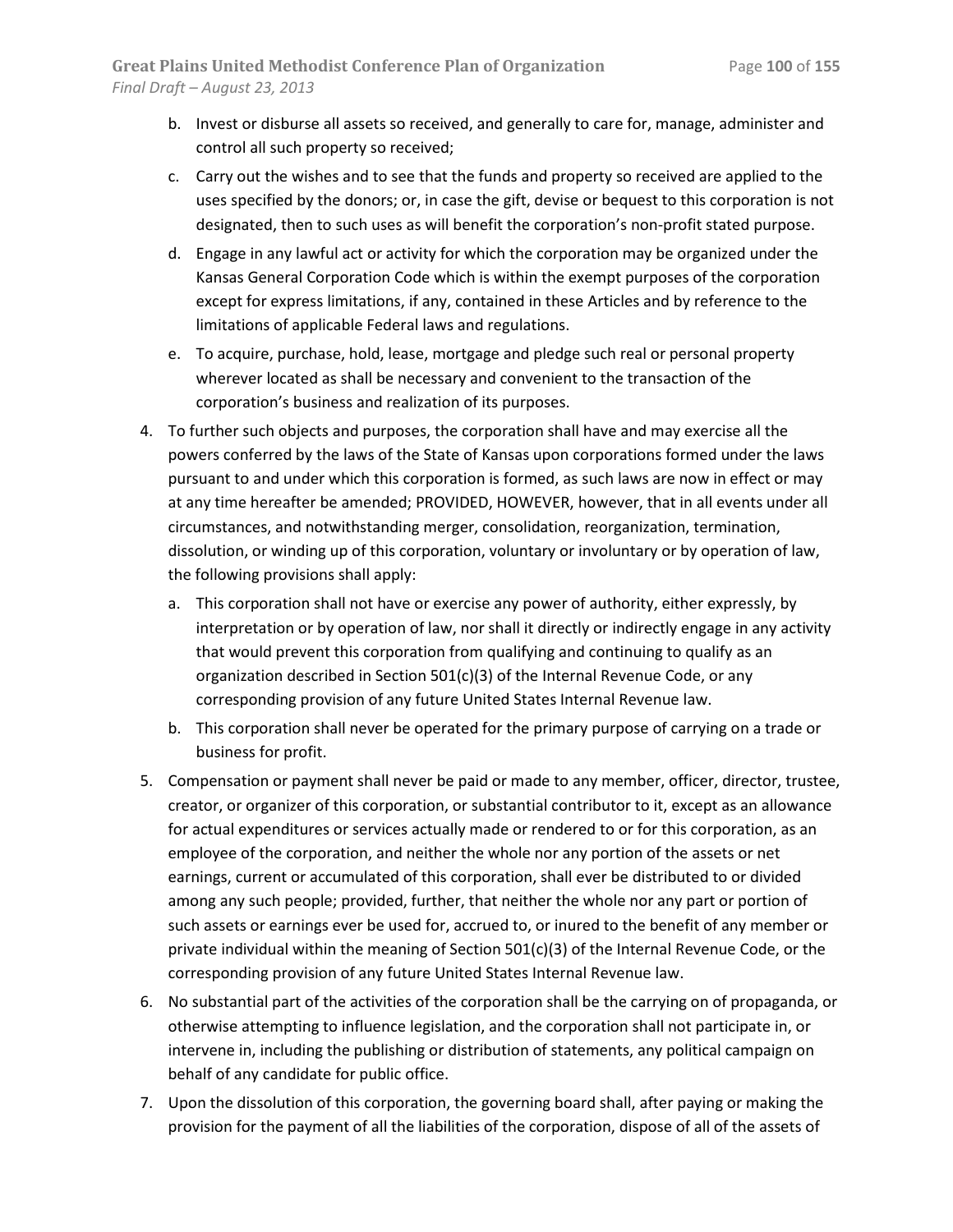the corporation exclusively for the purpose of the organization to any successor annual conference or other organize body as determined by The General Conference of The United Methodist Church, or any successor denominational body, if then tax exempt, and any assets not so disposed of shall be conveyed exclusively for the purpose of the organization, in such manner, to such organization or organizations organized or operated exclusively for religious, charitable or educational purposes, which shall at the time qualify as an exempt organization or organizations under Section  $501(c)(3)$  of the Internal Revenue Code or other corresponding provision of any future United States law, as the governing board shall determine. Any of such assets not so disposed of shall be disposed of by the District Court in the county in which the principal office to the corporation is then located, exclusively for such purposes.

## **ARTICLE V**

This corporation shall not have authority to issue capital stock. The conditions of membership shall be fixed in the Bylaws of the corporation. The members of the corporation shall not have the right to vote by proxy.

## **ARTICLE VI**

The Board of Trustees shall have all powers granted by Kansas laws and statutes, as set forth in the Bylaws of the corporation, and as granted by *The Book of Discipline of The United Methodist Church*.

## **ARTICLE VII**

The Trustees of the corporation are relieved of their personal liability as a Trustee to the corporation and its members for monetary damages for breach of a fiduciary duty as a Trustee, provided that such release does not eliminate or limit the liability of a Trustee:

- 1. For any breach of the Trustee's duty of loyalty to the corporation or its members;
- 2. For acts or omissions not in good faith or which involve intentional misconduct or a knowing violation of law; or
- 3. For any transaction from which a Trustee derived an improper personal benefit.

## **ARTICLE VIII**

All assets, including all real and personal, tangible and intangible property, held by the corporation shall be held in trust, that the assets and premises shall be kept, maintained and disposed of for the benefit of The United Methodist Church and subject to the usages and *The Book of Discipline of The United Methodist Church*.

## **ARTICLE IX**

No member of this corporation shall benefit financially from the dissolution thereof. In the event of the dissolution of the corporation, the assets of this corporation shall be distributed as set forth in Article IV hereof.

## **ARTICLE X**

Any reference in these Articles to a statute of either the United States or a state shall be interpreted to include a reference to the corresponding provision of any applicable future statute of such entity.

## **ARTICLE XI**

These Articles of Incorporation may be amended by the members of the corporation pursuant to the provisions of K.S.A. 17-6602(c)(3), and any amendments thereto.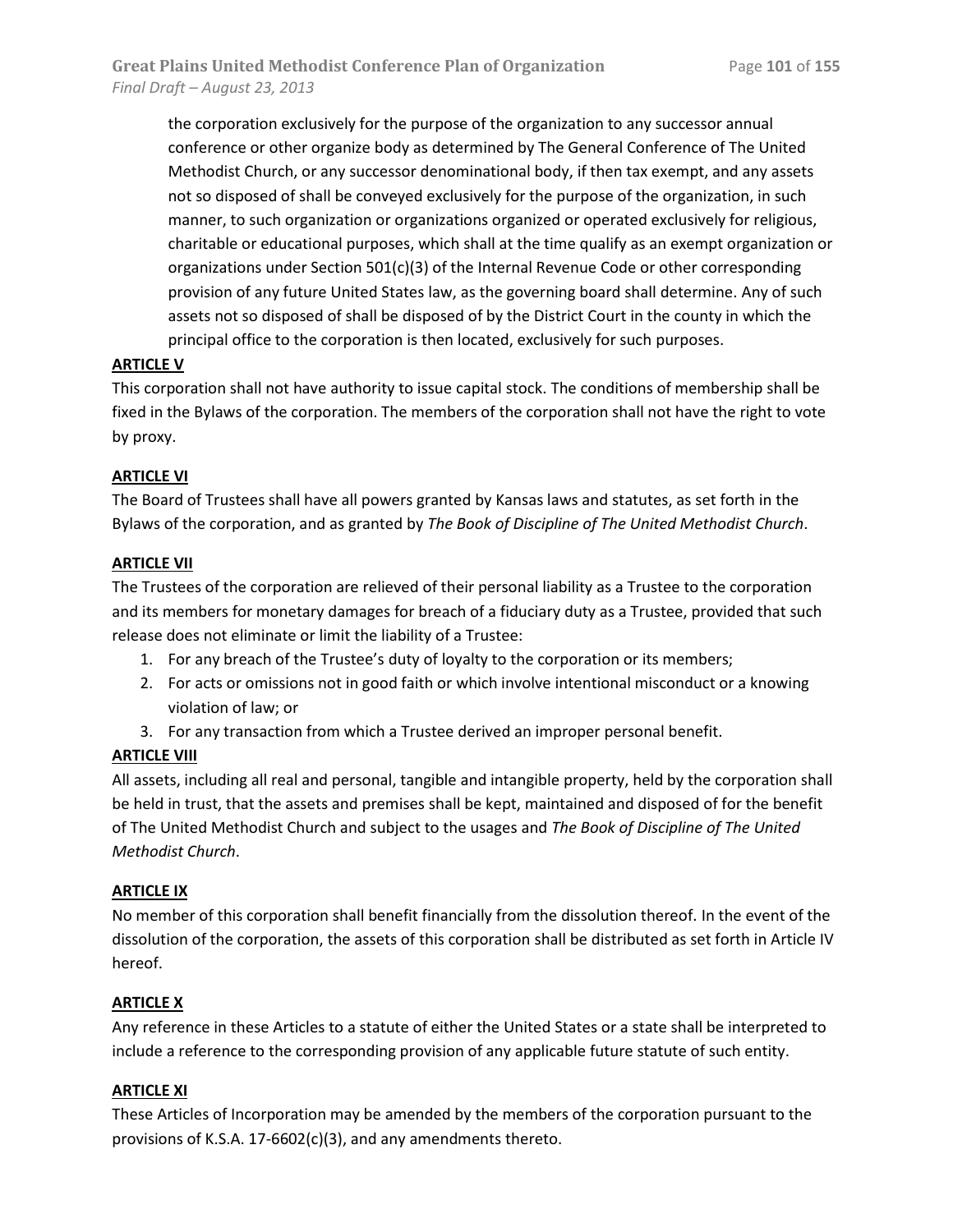## **Bylaws of Great Plains Annual Conference of the United Methodist Church**

## **1. GENERAL PROVISIONS**

- 1.1 Name. The name of the corporation is Great Plains Annual Conference of The United Methodist Church.
- 1.2 Registered Office. The registered office of this corporation in the State of Kansas shall be located at 9440 E. Boston, Suite 160, Wichita, Sedgwick County, Kansas 67207.
- 1.3 Resident Agent. The name and address of the corporation's resident agent in this state is Great Plains Annual Conference of The United Methodist Church, 9440 E. Boston, Suite 160, Wichita, Sedgwick County, Kansas 67207.
- 1.4 Term. The term for which this corporation is to exist is perpetual.
- 1.5 Fiscal Year. The fiscal year of the corporation shall be January 1 to December 31 of each year.

## **2. PURPOSE**

- 2.1 Non-Profit. This corporation is organized not for profit and shall have no authority to issue capital stock.
- 2.2 General Purpose. This corporation is organized exclusively for religious, charitable, and educational purposes, as more fully described in the Articles of Incorporation.
- 2.3 Compensation. Compensation or payment shall never be paid or made to any member, officer, director, Trustee, creator, or organizer of this corporation, or substantial contributor to it, except as an allowance for actual expenditures or services actually made or rendered to or for the corporation as an employee of the corporation, and neither the whole nor any portion of the assets or net earnings, current or accumulated of this corporation, shall ever be distributed to or divided among any such people; provided, further, that neither the whole nor any part or portion of such assets or earnings ever be used for, accrued to or inure to the benefit of any member or private individual within the meaning of Section 501(c)(3) of the Internal Revenue Code, or the corresponding provision of any future United States Internal Revenue Law
- 2.4 Assets Held in Trust. All assets of the corporation shall be held in trust, that the assets and premises shall be kept, maintained and disposed of for the benefit of The United Methodist Church and subject to the usages and *The Book of Discipline of The United Methodist Church*.
- 2.5 Assets Upon Dissolution. Upon the dissolution of this corporation, the governing board shall, after paying or making the provision for the payment of all the liabilities of the corporation, dispose of all of the assets of the corporation exclusively for the purpose of the organization to any successor annual conference or other organized body as determined by The General Conference of The United Methodist Church, or any successor denominational body, if then tax-exempt, and any assets not so disposed of shall be conveyed exclusively for the purpose of the corporation, in such manner, to such organization or organizations organized or operated exclusively for religious, charitable, and educational purposes, as shall at the time qualify as an exempt organization or organizations under Section 501(c)(3) of the Internal Revenue Code or the corresponding provision of any future United States law, as the governing board shall determine. Any of such assets not so disposed of shall be disposed of by the District Court in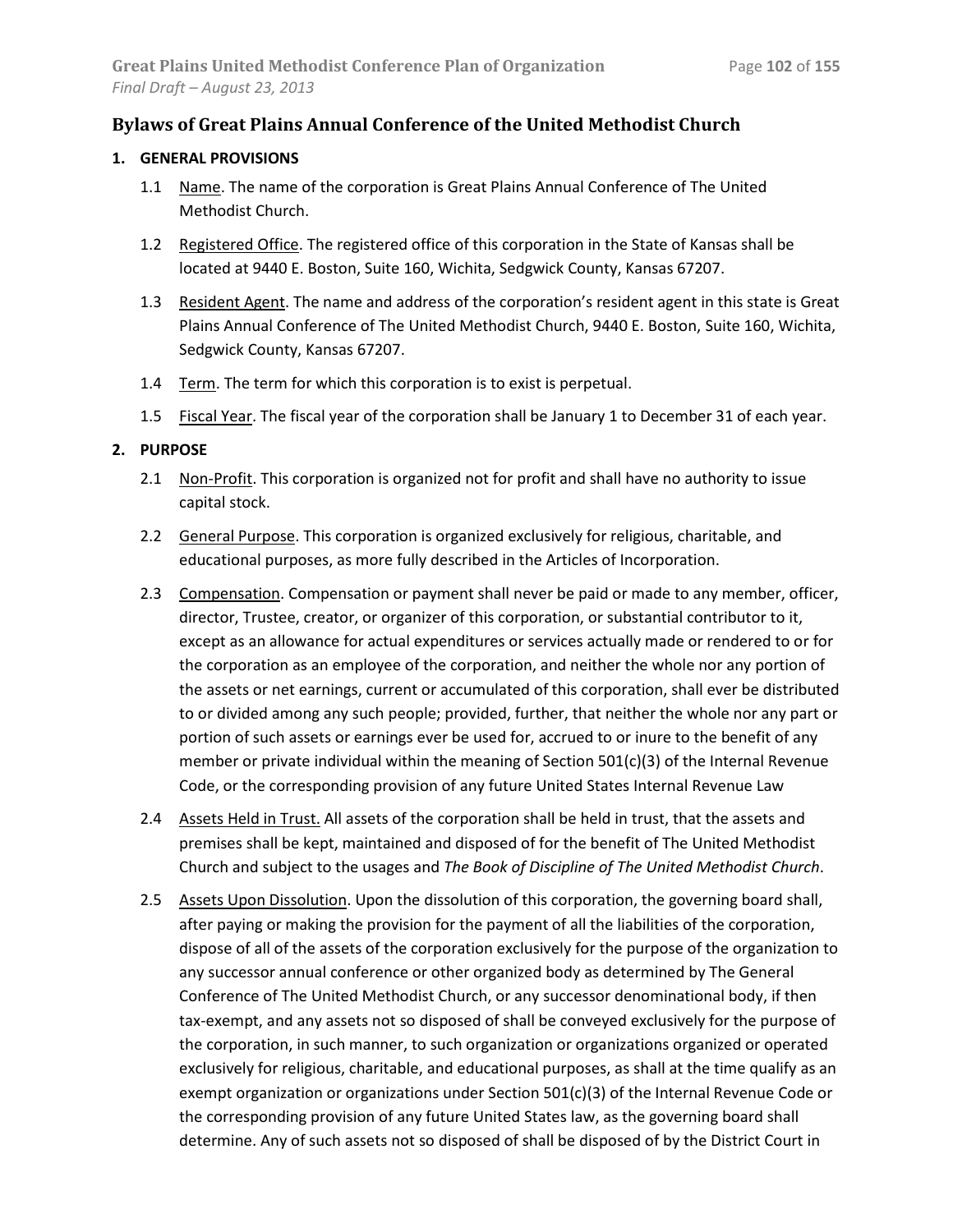the county in which the principal office to the corporation is then located, exclusively for such purposes.

- 2.6 Non-Political. No substantial part of the activities of the corporation shall be the carrying on of propaganda, or otherwise attempt to influence legislation, and the corporation shall not participate in, or intervene in, including the publishing or distribution of statements, any political campaign on behalf of any candidate for public office.
- 2.7 Exempt and Charitable Purpose. Notwithstanding any other provision of these Bylaws, the corporation shall not carry on any other activities not permitted to be carried on (a) by a corporation exempt from federal income tax under Section  $501(c)(3)$  of the Internal Revenue Code (or the corresponding provision of any future United States Revenue Law) or (b) by a corporation, contributions to which are deductible under Section  $170(c)(2)$  of the Internal Revenue Code (or the corresponding provision of any future United States Revenue Law).

## **3. MEMBERSHIP**

- 3.1 Voting Members. The lay members (duly selected pursuant to *The Book of Discipline of The United Methodist Church*) and clergy members (as defined in The Book of Discipline) of Great Plains Annual Conference of The United Methodist Church or any successor annual conference shall constitute the members of the corporation. The members of the corporation shall not have the right to vote by proxy.
- 3.2 Quorum. One-third (1/3) of the total membership of the corporation shall constitute a quorum at all meetings of the members for the transaction of business except as otherwise provided by law. A majority of those members present and voting at a meeting of the members at which a quorum is present shall be required for the transaction of business.
- 3.3 Annual and Special Conference Sessions. The Annual Conference Session of the Great Plains Annual Conference of The United Methodist Church, or any successor annual conference, shall constitute the annual meeting of the membership of the corporation. Such annual conference session shall be called as provided in *The Book of Discipline of The United Methodist Church*. Any duly called special sessions of Great Plains Annual Conference of The United Methodist Church shall constitute a duly called special meeting of the members of the corporation.
- 3.4 Presiding Officer at Meeting of Members. The duly presiding Bishop or President Pro Tempore of an annual or special session of Great Plains Annual Conference of The United Methodist Church, or any successor annual conference, as provided by *The Book of Discipline of The United Methodist Church*, shall preside at any meeting of the membership of the corporation.
- 3.5 Secretary at Meeting of Members. The Annual Conference Secretary of Great Plains Annual Conference of The United Methodist Church shall be the recording secretary of any meeting of the membership of the corporation.

## **4. MANAGEMENT**

Management of the business and affairs of the corporation shall be vested in and conducted by its Board of Trustees, and its officers, in accordance with law, the Articles of Incorporation, the corporation's Bylaws, and *The Book of Discipline of The United Methodist Church*.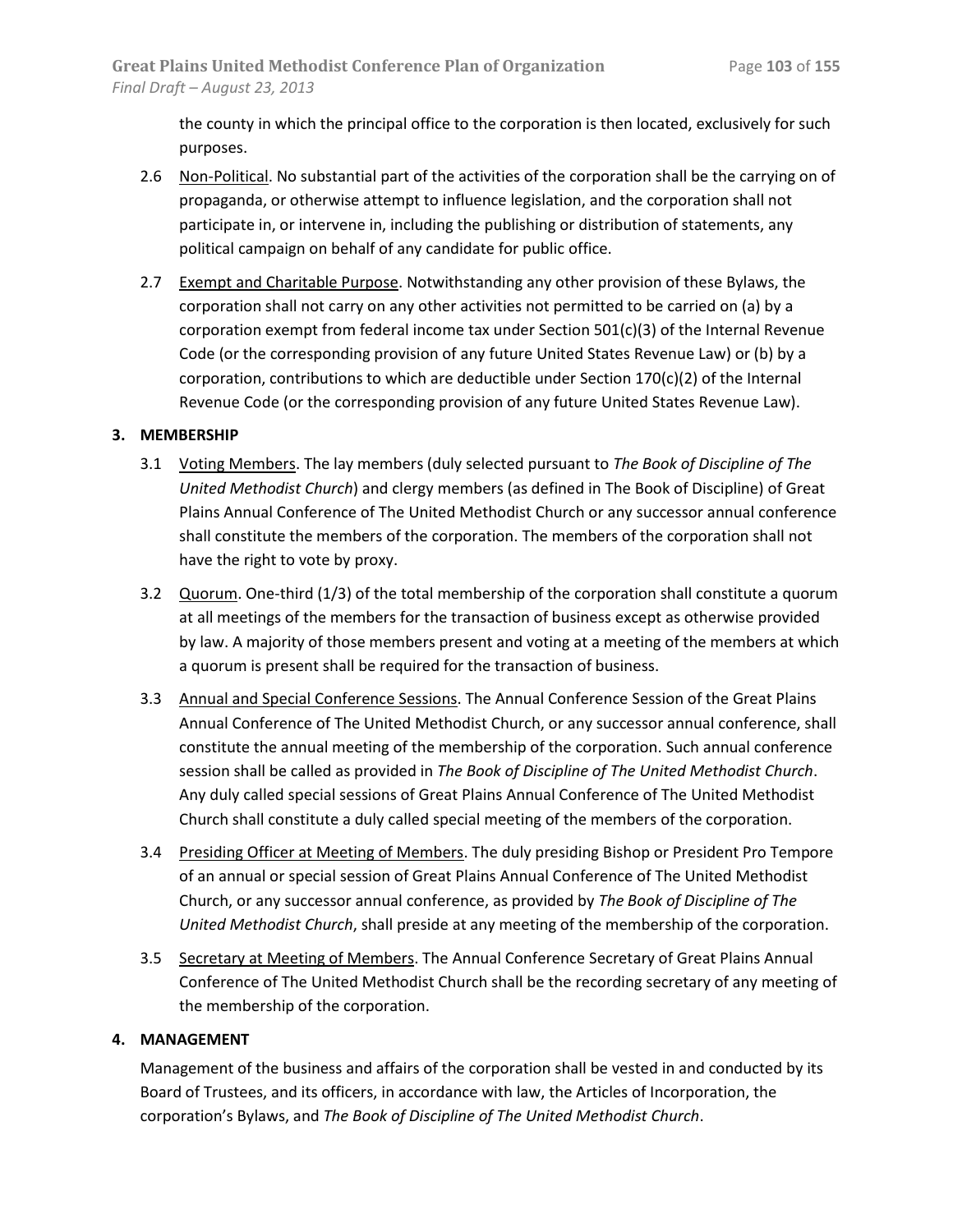## **5. TRUSTEES**

- 5.1 Number. Management of the corporation shall be vested in a Board of Trustees consisting of twelve (12) people.
- 5.2 Qualifications. Trustees shall be selected from people at least eighteen years of age who accept in principle the purposes of this corporation, are deemed qualified to participate in the attainment of its objectives and the management of its business and who otherwise represent the membership and election requirements provided herein. A Trustee shall be deemed qualified as such when an acceptance of office has been signed and filed with the Secretary, or attends a meeting of the Board of Trustees.
- 5.21 United Methodist Membership. Eight (8) of the Trustees shall be chosen from among lay members of The United Methodist Church within the boundaries of the Great Plains Annual Conference of The United Methodist Church or any successor annual conference, four (4) of whom shall be laywomen and four (4) of whom shall be laymen, and the remaining four (4) Trustees shall be chosen from the clergy members of the Great Plains Annual Conference of The United Methodist Church, or any successor annual conference.
- 5.3 Selection. Trustees shall be (1) nominated by the Nominating Committee of the Great Plains Annual Conference of The United Methodist Church; and (2) elected at the annual conference session of the Great Plains Annual Conference of The United Methodist Church, or any successor annual conference.
- 5.4 Term. Except as to the initial Board, Trustees shall serve terms of four (4) years, or until their successors are elected and qualified. A Trustee may serve two successive terms if elected. After serving two successive terms, a Trustee may not be elected for three years from the expiration of their last term. Trustees' term of office shall begin as determined by the nominating rules of the Great Plains Annual Conference of The United Methodist Church.
- 5.5 Classes. The Board of Trustees shall be divided into four classes with one-fourth of the Board of Trustees to be elected each year for a new term. The initial Board shall also be divided into such classes so that one-fourth of the Board will be elected each year, beginning with the first year.
- 5.6 Resignation. Any Trustee of the corporation may resign upon filing a written resignation with the Secretary of the corporation, and such resignation shall become effective when so filed unless some subsequent effective date is set forth in the resignation.
- 5.7 Vacancies. Vacancies in the Board of Trustees other than by failure of Trustees' successors to be nominated, qualified and elected, shall be filled by vote of the members of the corporation, and any Trustees so chosen to fill vacancies shall meet all Trustee qualifications set forth in these bylaws. Such Trustees shall hold office for the remaining term of the Trustee whom they replaced, and until their successors are elected and qualified, or until their term of office is terminated by resignation, death, removal or disability.
- 5.8 Removal. Absence from more than one-half of the regular meetings of the Board of Trustees within a twelve (12) month period without evidence of reasonable cause shall constitute grounds for the Board of Trustees to request the resignation of and/or removal from office of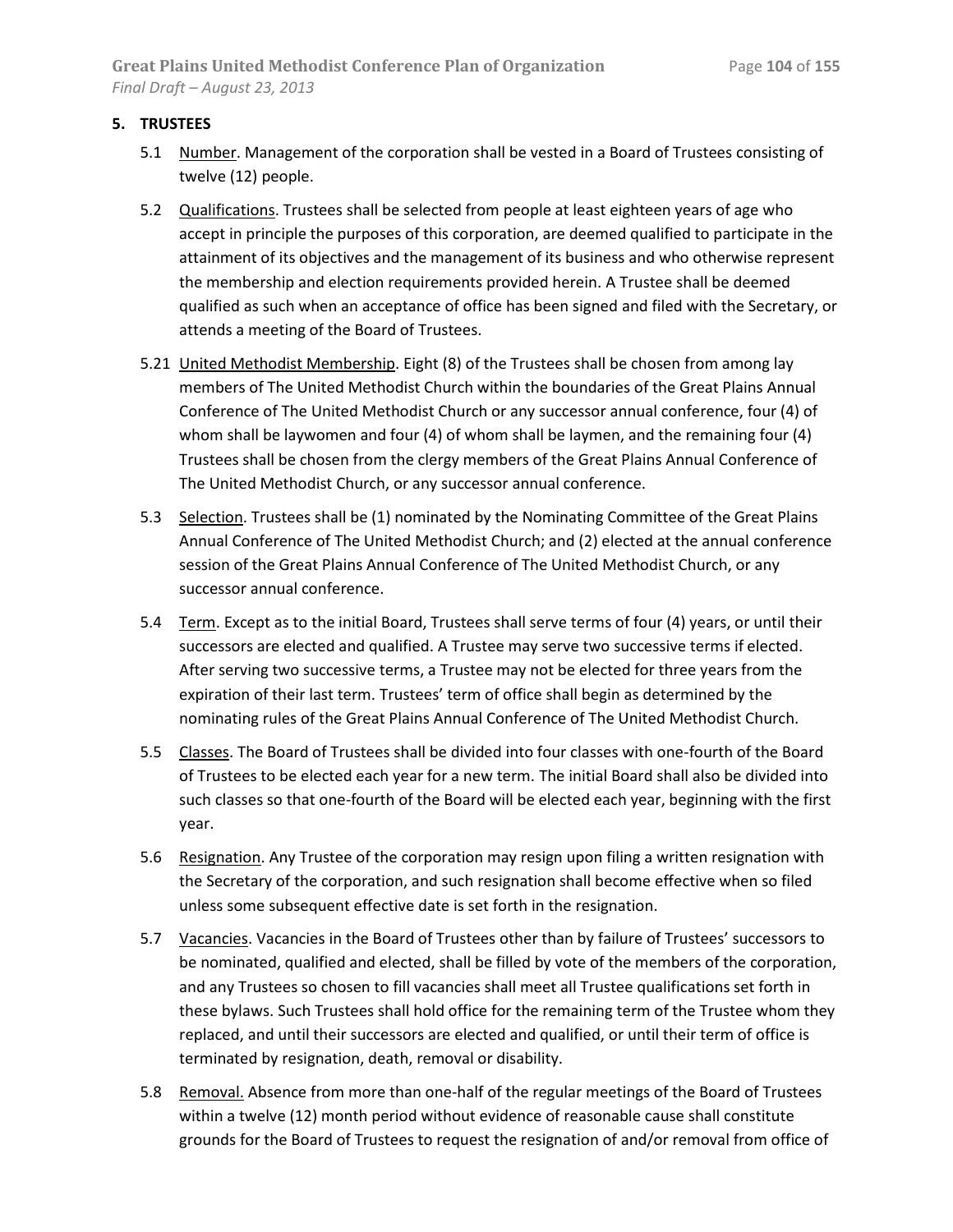a Trustee. The members of the corporation may remove any member of the Board of Trustees with or without cause by a two-thirds vote of the members present and voting at a meeting with a quorum present.

## **6. MEETINGS OF TRUSTEES**

- 6.1 Place. All meetings of the Trustees shall be held at the principal place of business in this state, or at such places as may be designated by the Board of Trustees, whether within or without the state of Kansas, including Nebraska.
- 6.2 Meeting Time.
	- 6.21 Annual. The annual meeting of the Trustees of this corporation shall be held within sixty (60) days from the adjournment of the annual conference session or as determined by resolution of the Board of Trustees for the purpose of (1) election of officers; (2) election of members of standing committees; (3) transaction of other business as may properly be presented and come before such meeting.
	- 6.22 Regular. Regular meetings shall be held periodically at such specified times as are deemed necessary by resolution of the Board of Trustees.
	- 6.23 Special. Special meetings of the Trustees may be called by the President or a majority of the Executive Committee as deemed necessary, or upon request by any five (5) trustees, the President shall call and convene a special meeting of the Board within 7 days of the request. Business to be transacted shall be limited to matters specified by the notice given.
	- 6.24 Telephone or Video Conferencing. Members of the Board of Trustees, or any committee thereof, may participate in a meeting of such board or committee by means of telephone conference or video conference or similar communications equipment by means of which all people participating in the meeting can hear each other. Participation in a meeting pursuant to this section shall constitute presence in person at such meeting.
- 6.3 Notice. Notice of any meeting may be given by mailing in writing to the person entitled thereto at the last known address shown on the records of the corporation. Mailing may be made by email.
	- 6.31 Waiver. Whenever notice is required to be given by these Bylaws, the Articles of Incorporation, or by statute, a written waiver thereof, signed by the people entitled to notice, whether before or after the times stated therein, shall be deemed equivalent to notice. Attendance of a person at a meeting constitutes a waiver or notice except when the person attends for the express purpose of objecting at the beginning of the meeting to the transaction of any business because the meeting is not lawfully called or convened.
	- 6.32 Action by Consent. Unless otherwise provided in the Articles of Incorporation, any action required to be taken at any annual, regular or special meeting of the Trustees of the corporation, or any action which may be taken at any annual, regular or special meeting of such Trustees, may be taken if a consent in writing, setting forth the action so taken, shall be signed by all trustees entitled to vote thereon. In the event that such action which is consented to is such as would have required the filing of a certificate under the Kansas General Corporation Code, if such action had been voted upon by Trustees at a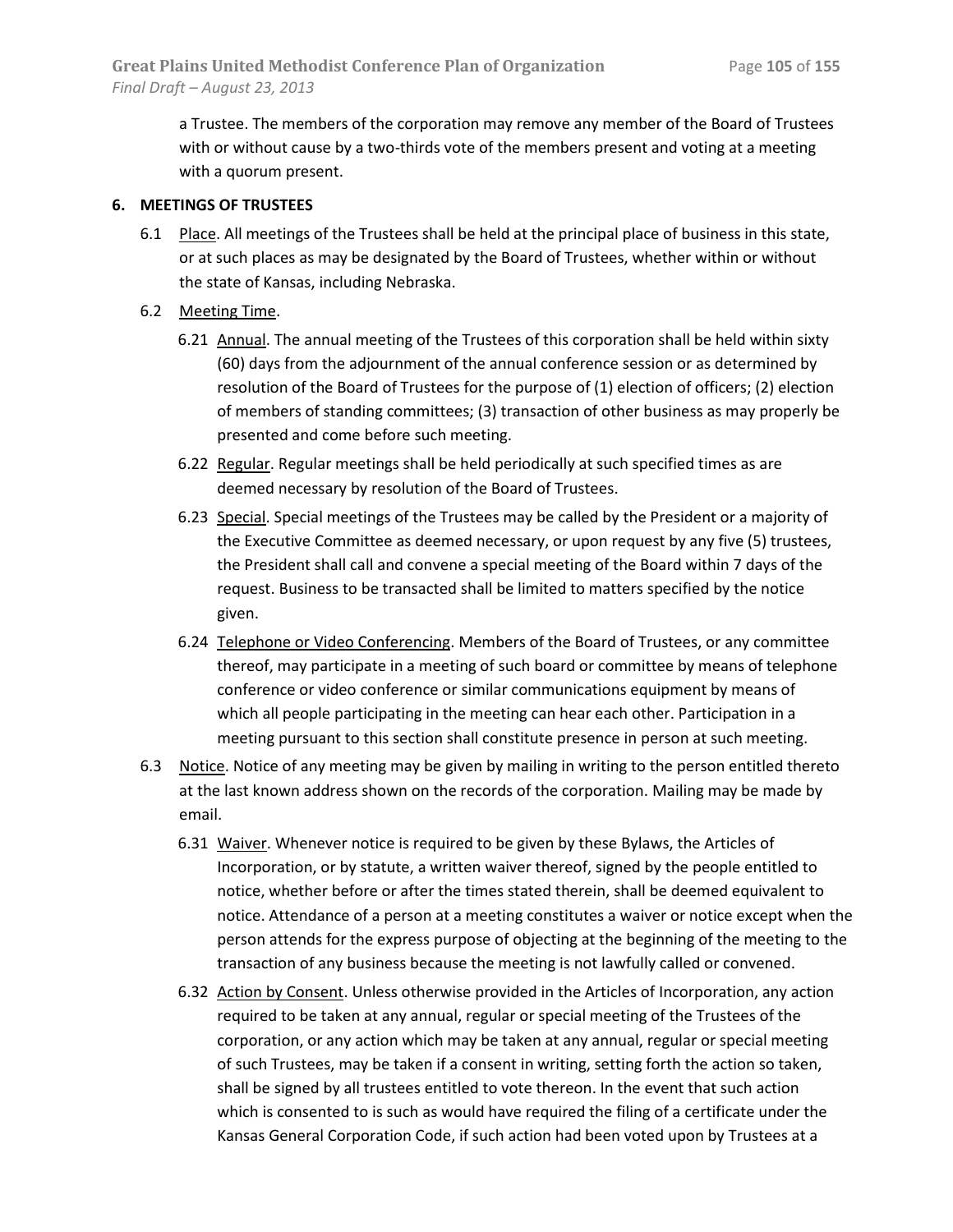meeting thereof, the certificates filed under such other section shall state, in lieu of any statement required by such section concerning a vote of Trustees, that written consent has been given in accordance with the provisions of this section.

- 6.4 Pre-agenda. A written agenda of matters to be considered insofar as reasonably ascertainable, should be mailed in advance of any meeting, except in instances when telephone or similar communications methods are used to conduct a meeting or when a waiver of notice may apply.
- 6.5 Quorum. A majority of the total members of the Board of Trustees shall constitute a quorum at all meetings of the Trustees for the transaction of business except as otherwise provided by law, or by these Bylaws. In the event such number is not a quorum, the members present in person shall have the power to adjourn the meeting from time to time without notice other than announcement at the meeting, until the requisite number of voting members shall be present at such adjourned meeting, and any business may be transacted at the meeting as originally notified. The affirmative vote of a majority of those present and voting at a meeting with a quorum present shall control for the transaction of business.
- 6.6 Voting Procedure. All elections of officers and votes upon any other question, except as otherwise provided by law or unless otherwise provided by resolution of the Board of Trustees, may be by ballot, viva voce, or by showing of hands.

## **7. OFFICERS**

- 7.1 Designated Officers. Officers of the corporation other than the assigned Bishop, shall be elected by the Board of Trustees and shall be the assigned Bishop, a President, a Vice President, a Secretary, and a Treasurer. The Secretary and Treasurer may or may not be the same person. The officers of the corporation shall be the same people as the officers of the Board.
- 7.2 Other Officers and Agents. The corporation may have such other officers and agents as may from time to time be determined and appointed by the Board of Trustees, and for such terms as the Board of Trustees may determine.
- 7.3 Term and Qualification of Officers. The officers of the corporation other than the assigned Bishop shall hold their office for one year or until the next annual meeting of the Board of Trustees, or their successors are chosen and qualified, unless their respective terms of office have been terminated by resignation in writing, duly filed with the Secretary of the corporation or by removal.
- 7.4 Removal of Officers. Any officer elected or appointed by the Board of Trustees may be removed from office at any time by the affirmative vote of a two-thirds vote of the whole Board of Trustees.
- 7.5 Assigned Bishop. The assigned Bishop of Great Plains Annual Conference of The United Methodist Church, or any successor annual conference, shall preside at any meeting of the membership of the corporation, and shall perform such other duties and tasks as provided by the constitution and *The Book of Discipline of The United Methodist Church*.
- 7.6 President. The President shall be the presiding officer of the corporation except as provided in paragraph 7.5 and of the Board of Trustees, and shall perform such other duties as ordinarily pertain to that office. The President must be a Trustee of the corporation.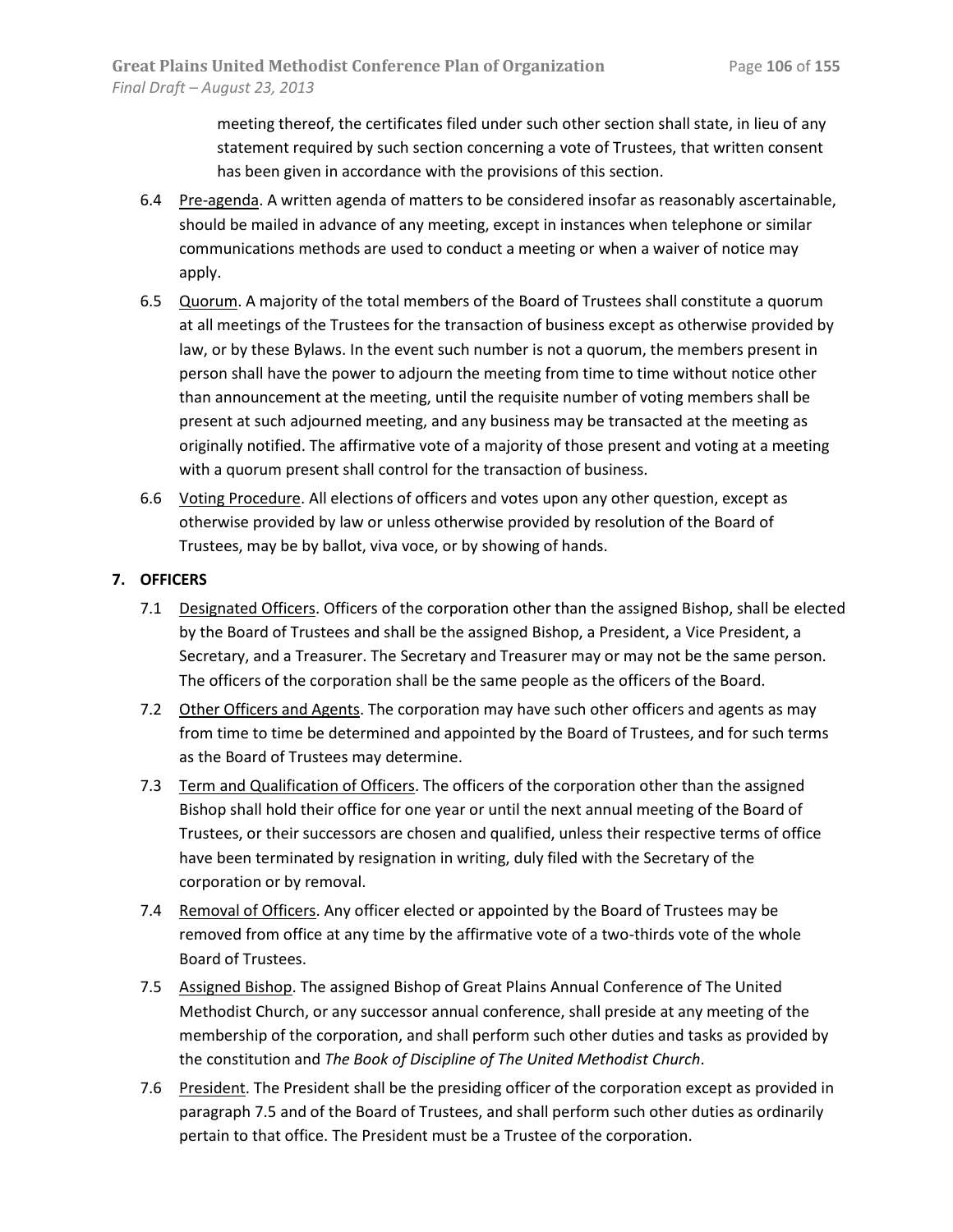- 7.7 Vice President. In the absence or disability of the President, the Vice President shall perform all the duties of the President, and when so acting shall have all the powers of, and be subject to all the restrictions upon the President. The Vice President shall have such other powers and perform such other duties as from time to time may be prescribed for him or her by the Board of Trustees or these Bylaws. The Vice President must be a Trustee of the corporation.
- 7.8 Secretary. The Secretary must be a Trustee of the corporation. The Secretary shall attend all sessions of the Board of Trustees and record or cause to be recorded all votes and the minutes of all proceedings, including rules and regulations and policy decisions, in a book to be kept for that purpose, and shall perform like duties for the standing committees. The secretary shall give, or cause to be given, notice of all meetings of the Board of Trustees and shall perform such other duties as may be prescribed by the Board of Trustees or President.
- 7.9 Treasurer. The Treasurer may or may not be a Trustee of the corporation. The Treasurer shall keep and maintain or cause to be kept and maintained, adequate and correct accounts of the properties and business transactions of the corporation, deposit all monies and other valuables in the name and to the credit of the corporation with such depositories as may be designated by the Board of Trustees, disburse funds as allowed by the Board of Trustees, provide accountings of the transactions of the corporation, and such other duties as may be prescribed by the Board of Trustees and these bylaws. The Treasurer shall be bonded in such sum, and with such sureties, as may be determined from time to time by the Council on Finance and Administration of The Annual Conference.

## **8. STANDING COMMITTEES**

- 8.1 Executive Committee. The Board of Trustees shall appoint from their number an Executive Committee of not more than five (5) Trustees, which shall include the President, Vice President and Secretary.
	- 8.11 Ad Interim Powers. Unless the Board of Trustees specifically directs otherwise, during the intervals between meetings of the Board of Trustees, the Executive Committee shall have, and may exercise, all the powers of the Board of Trustees in the management of the business and affairs of the corporation in such manner as such committee shall deem in the best interests of the corporation, except that it may not amend or repeal the Articles of Incorporation or Bylaws, make, amend or revoke Board policies or adopt an agreement of merger or consolidation. Copies of all Minutes of the Executive Committee, whether approved or to be approved, shall be provided to the whole Board of Trustees within thirty (30) days of the meeting of the Executive Committee.
	- 8.12 Meetings. The Executive Committee shall be subject to call by the President or any two members of the Executive Committee.
- 8.2 Other Committees and Organizations. The President, or other duly authorized officer, or the Board of Trustees, may appoint or elect other committees, associations, councils or other groups and designate their specific tasks and duties.
- 8.3 Rules and Quorum. All committees, unless otherwise provided in these Bylaws or by direction of the Board of Trustees from time to time, shall adopt their own rules of procedure. At all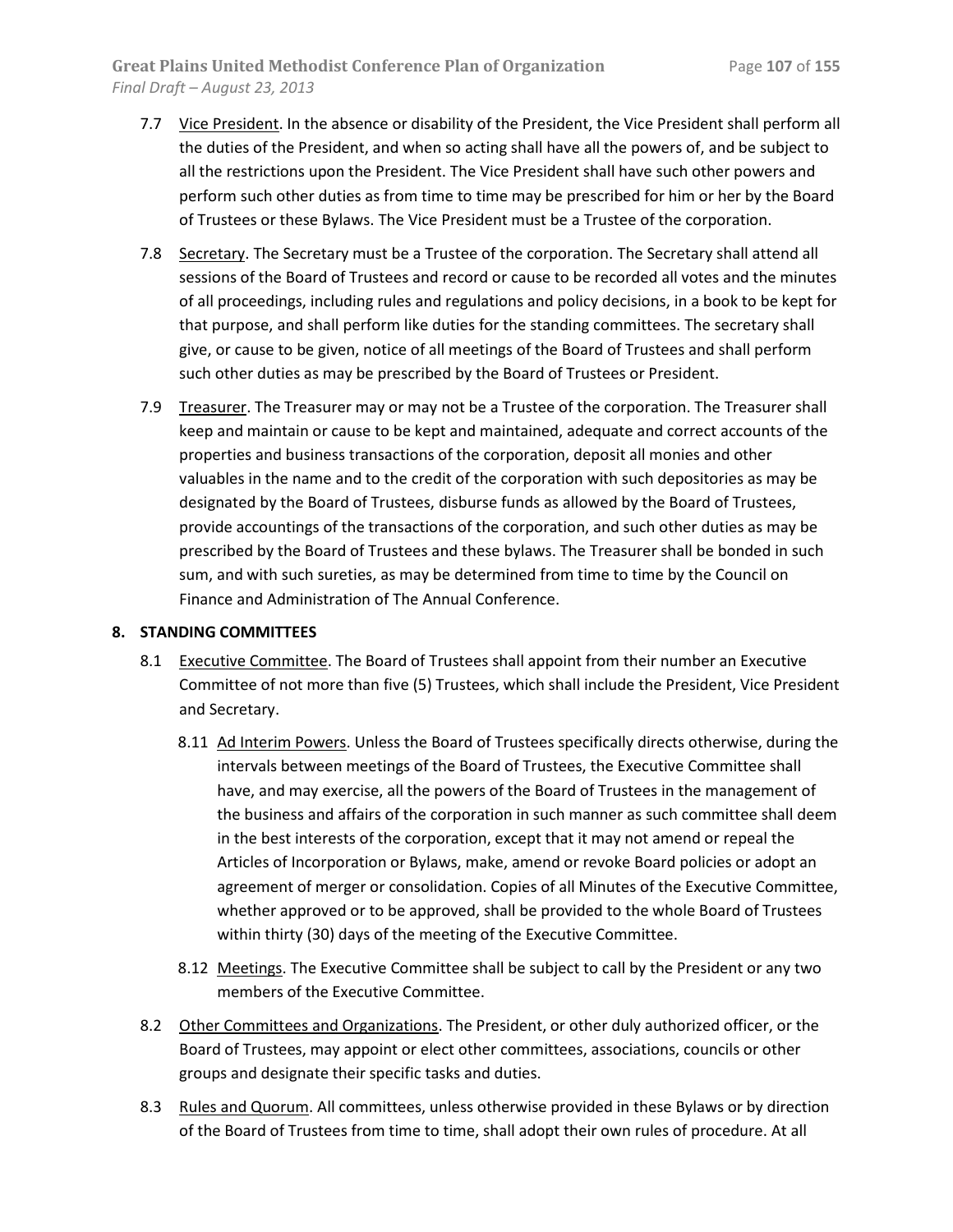meetings of committees a majority shall constitute a quorum and the affirmative vote of a majority of a quorum shall control for the transaction of business.

- 8.4 Ex officio Members. The President, ex officio, may attend meetings and engage in the deliberation of all committees without vote, except in the Executive Committee, where the President shall have voting capacity.
- 8.5 Committee Powers. Unless specifically authorized by the Board of Trustees, the Committees of the Board of Trustees other than the Executive Committee shall have the power to only recommend action for approval by the Board of Trustees or implement Board approved matters.

## **9. CONFLICTS OF INTEREST**

No contract or transaction between this corporation and one or more of its trustees or officers, or between this corporation and any other corporation, partnership, association or other organization in which one or more of its trustees or officers are directors or officers, or have a financial interest, shall be void or voidable solely for this reason, or solely because the trustee or officer is present at or participates in the meeting of the board or committee thereof which authorizes the contract or transaction, or solely because his or her or their votes are counted for such purposes, if either:

- a. The material facts as to the relationship or interest and as to the contract or transaction are disclosed or are known to the Board of Trustees or the committee, and the board or committee in good faith authorized the contract or transaction by the affirmative votes of a majority of the disinterested Trustees even though the disinterested Trustees be less than a quorum; or
- b. The contract or transaction is fair as to the corporation as of the time it is authorized, approved or ratified by the Board of Trustees or a committee thereof duly authorized.

Common or interested Trustees may be counted in determining the presence of a quorum at a meeting of the Board of Trustees or of a committee which authorizes the contract or transaction.

## **10. INDEMNIFICATION AND INSURANCE**

10.1 Indemnification. The corporation shall reimburse and indemnify each Trustee and each officer of the corporation for or against all liabilities, losses, fines, costs and expenses (including counsel fees and including amounts reasonably paid, otherwise than to the corporation, in settlement or to secure the termination of litigation) reasonably incurred by or imposed upon him or her in connection with or resulting from any action, real or threatened, suit, or proceeding, civil or criminal (hereinafter called "action"), to which he or she may be made a party by reason of his or her being or having been such Trustee or officer, whether or not he or she continues to be such Trustee or officer at the time of incurring or becoming subject to such liabilities, losses, fines, costs of expenses and whether or not the action or omission to act on the part of such Trustee or officer which is the basis of such action occurred before or after the adoption of the Article or the Bylaws, if he or she acted in good faith and in a manner he or she reasonably believed to be in or not opposed to the best interests of the corporation, and, with respect to any criminal action or proceedings, had no reasonable cause to believe his or her conduct was unlawful. The termination of any action, suit or proceeding by judgment, order, settlement, conviction, or upon a plea of nolo contendere or its equivalent, shall not, of itself,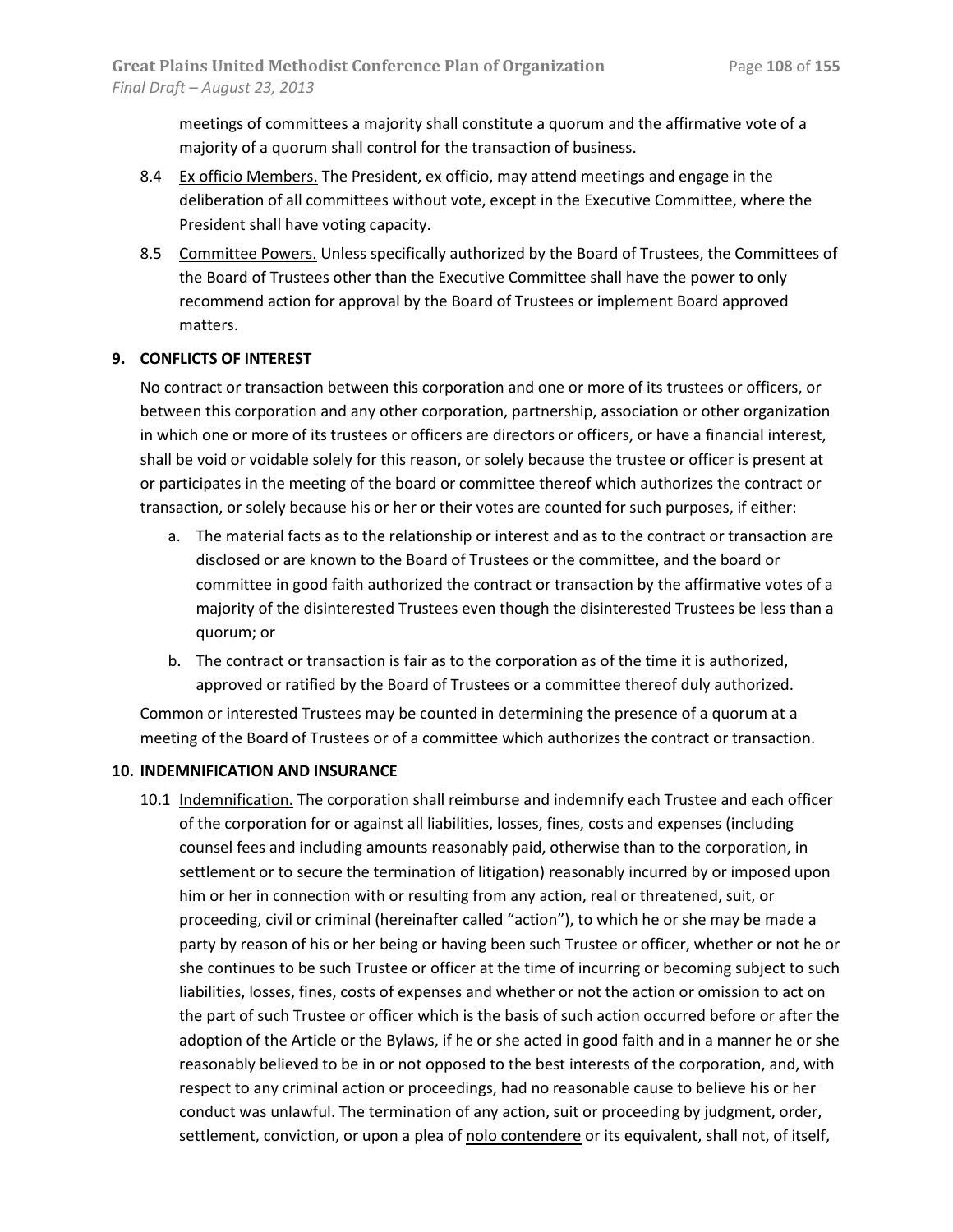create a presumption that the person did not act in good faith and in a manner which he or she reasonably believed to be in or not opposed to the best interest of the corporation, and, with respect to any criminal action or proceeding, had reasonable cause to believe that his or her conduct was unlawful. Each person who shall act as a Trustee or officer of the corporation shall be deemed to be doing so in reliance upon such right of reimbursement or indemnification. The foregoing right of reimbursement or indemnification shall not be exclusive of other rights to which any such Trustee or officer may otherwise be entitled (specifically including K.S.A. 17-6305) and, in the event of his or her death, shall extend to his or her heirs and legal representatives.

10.2 Insurance. The corporation may purchase and maintain insurance on behalf of any trustee, officer, employee or agent of the corporation against any liability asserted against such person and incurred in such capacity whether or not the corporation would have power to indemnify such person against such liability under the provisions of the above section.

## **11. AMENDMENTS**

These Bylaws may be altered, repealed, or amended in whole or in part by a two thirds vote of the members present and voting at a meeting with a quorum present and voting; provided, however, that notice of any such proposed amendments stating the substance thereof shall first be given to each member at least fifteen (15) days before any annual or regular meeting or special meeting duly called for such purpose.

## **Articles of Incorporation of Great Plains United Methodist New Church Development, Inc.**

I, the undersigned incorporator, hereby form and establish a corporation NOT FOR PROFIT under the laws of the State of Kansas, and all acts amendatory thereto or supplemental thereto.

## **ARTICLE I**

The name of this corporation is GREAT PLAINS UNITED METHODIST NEW CHURCH DEVELOPMENT, INC.

## **ARTICLE II**

The location of the corporation's registered office in this state is as follows:

9440 E. Boston, Suite 160 Wichita, Sedgwick County, Kansas 67207

## **ARTICLE III**

The name and address of the corporation's resident agent in this state is as follows: Great Plains United Methodist New Church Development, Inc. 9440 E. Boston, Suite 160 Wichita, Sedgwick County, Kansas 67207

## **ARTICLE IV**

This corporation is organized NOT FOR PROFIT and the objects and purposes to be transacted and carried on are as follows:

- 1. This corporation is organized exclusively for religious, charitable and educational purposes.
- 2. To support, promote, encourage and assist the Great Plains Annual Conference of The United Methodist Church in the development of local churches and church related organizations of said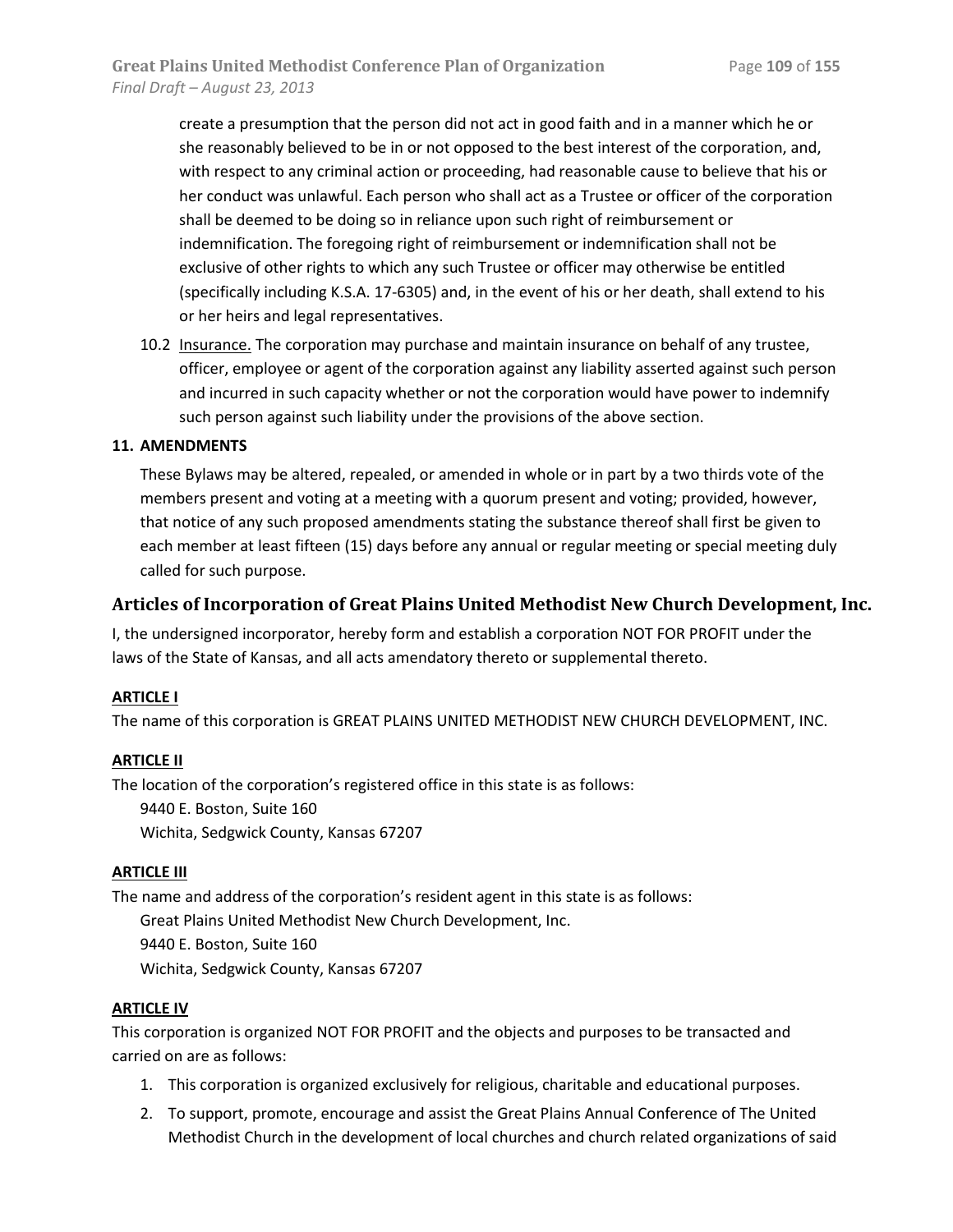annual conference, or any successor annual conference, and to maintain buildings, grounds, vehicles, and other assets, for such purposes.

- 3. To accomplish its purposes, the corporation proposes to:
	- a. Receive and hold any property, real and personal, given, devised, bequeathed, given in trust or in any other way made over to said corporation fo the use or benefit of the corporation and for carrying on of activities to achieve said above-stated purpose as designated by the donor, grantor or testator;
	- b. Invest or disburse all assets so received, and generally to care for, manage, administer and control all such property so received;
	- c. Carry out the wishes and to see that the funds and property so received are applied to the uses specified by the donors; or, in case the gift, devise or bequest to this corporation is not designated, then to such uses as will benefit the corporation's non-profit stated purpose.
	- d. Engage in any lawful act or activity for which the corporation may be organized under the Kansas General Corporation Code which is within the exempt purposes of the corporation except for express limitations, if any, contained in these Articles and by reference to the limitations of applicable Federal laws and regulations.
	- e. To acquire, purchase, hold, lease, mortgage and pledge such real or personal property wherever located as shall be necessary and convenient to the transaction of the corporation's business and realization of its purposes.
- 4. To further such objects and purposes, the corporation shall have and may exercise all the powers conferred by the laws of the State of Kansas upon corporations formed under the laws pursuant to and under which this corporation is formed, as such laws are now in effect or may at any time hereafter be amended; PROVIDED, HOWEVER, however, that in all events under all circumstances, and notwithstanding merger, consolidation, reorganization, termination, dissolution, or winding up of this corporation, voluntary or involuntary or by operation of law, the following provisions shall apply:
	- a. This corporation shall not have or exercise any power of authority, either expressly, by interpretation or by operation of law, nor shall it directly or indirectly engage in any activity that would prevent this corporation from qualifying and continuing to qualify as an organization described in Section 501(c)(3) of the Internal Revenue Code, or any corresponding provision of any future United States Internal Revenue law.
	- b. This corporation shall never be operated for the primary purpose of carrying on a trade or business for profit.
	- c. Compensation or payment shall never be paid or made to any member, officer, director, trustee, creator, or organizer of this corporation, or substantial contributor to it, except as an allowance for actual expenditures or services actually made or rendered to or for this corporation, as an employee of the corporation, and neither the whole nor any portion of the assets or net earnings, current or accumulated of this corporation, shall ever be distributed to or divided among any such people; provided, further, that neither the whole nor any part or portion of such assets or earnings ever be used for, accrued to, or inured to the benefit of any member or private individual within the meaning of Section  $501(c)(3)$  of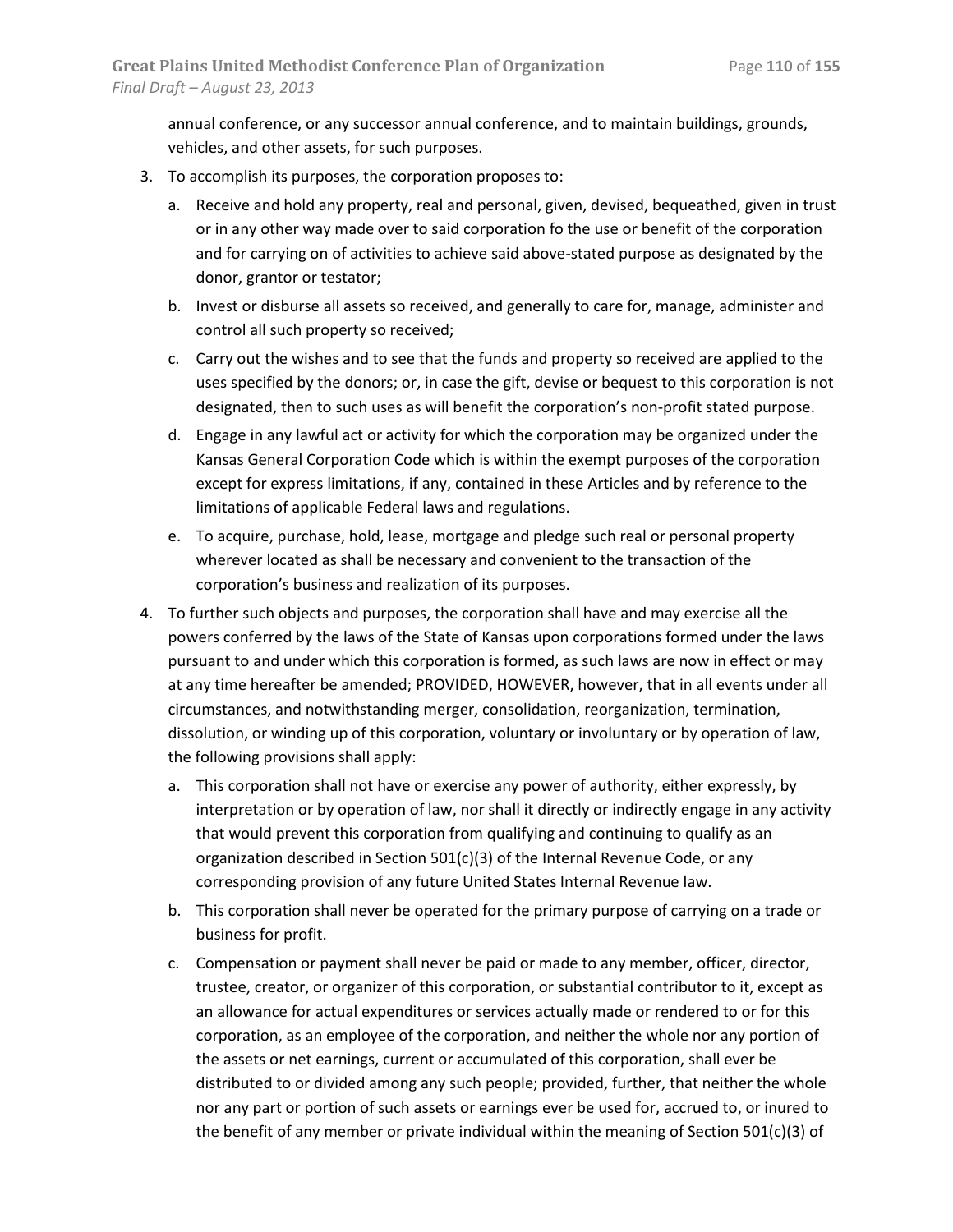the Internal Revenue Code, or the corresponding provision of any future United States Internal Revenue law.

- 5. No substantial part of the activities of the corporation shall be the carrying on of propaganda, or otherwise attempting to influence legislation, and the corporation shall not participate in, or intervene in, including the publishing or distribution of statements, any political campaign on behalf of any candidate for public office.
- 6. Upon the dissolution of this corporation, the governing board shall, after paying or making the provision for the payment of all the liabilities of the corporation, dispose of all of the assets of the corporation exclusively for the purpose of the organization to the Great Plains Annual Conference of The United Methodist Church or to any successor annual conference or other organize body as determined by The General Conference of The United Methodist Church, or any successor denominational body, if then tax exempt, and any assets not so disposed of shall be conveyed exclusively for the purpose of the organization, in such manner, to such organization or organizations organized or operated exclusively for religious, charitable or educational purposes, which shall at the time qualify as an exempt organization or organizations under Section 501(c)(3) of the Internal Revenue Code or other corresponding provision of any future United States law, as the governing board shall determine. Any of such assets not so disposed of shall be disposed of by the District Court in the county in which the principal office to the corporation is then located, exclusively for such purposes.

## **ARTICLE V**

This corporation shall not have authority to issue capital stock. The conditions of membership shall be fixed in the Bylaws of the corporation. The members of the corporation shall not have the right to vote by proxy.

## **ARTICLE VI**

The Board of Trustees shall have all powers granted by Kansas laws and statutes, as set forth in the Bylaws of the corporation, and as granted by *The Book of Discipline of The United Methodist Church*.

## **ARTICLE VII**

The Trustees of the corporation are relieved of their personal liability as a Trustee to the corporation and its members for monetary damages for breach of a fiduciary duty as a Trustee, provided that such release does not eliminate or limit the liability of a Trustee:

- 1. For any breach of the Trustee's duty of loyalty to the corporation or its members;
- 2. For acts or omissions not in good faith or which involve intentional misconduct or a knowing violation of law; or
- 3. For any transaction from which a Trustee derived an improper personal benefit.

## **ARTICLE VIII**

All assets, including all real and personal, tangible and intangible property, held by the corporation shall be held in trust, that the assets and premises shall be kept, maintained and disposed of for the benefit of The United Methodist Church and subject to the usages and *The Book of Discipline of The United Methodist Church*.